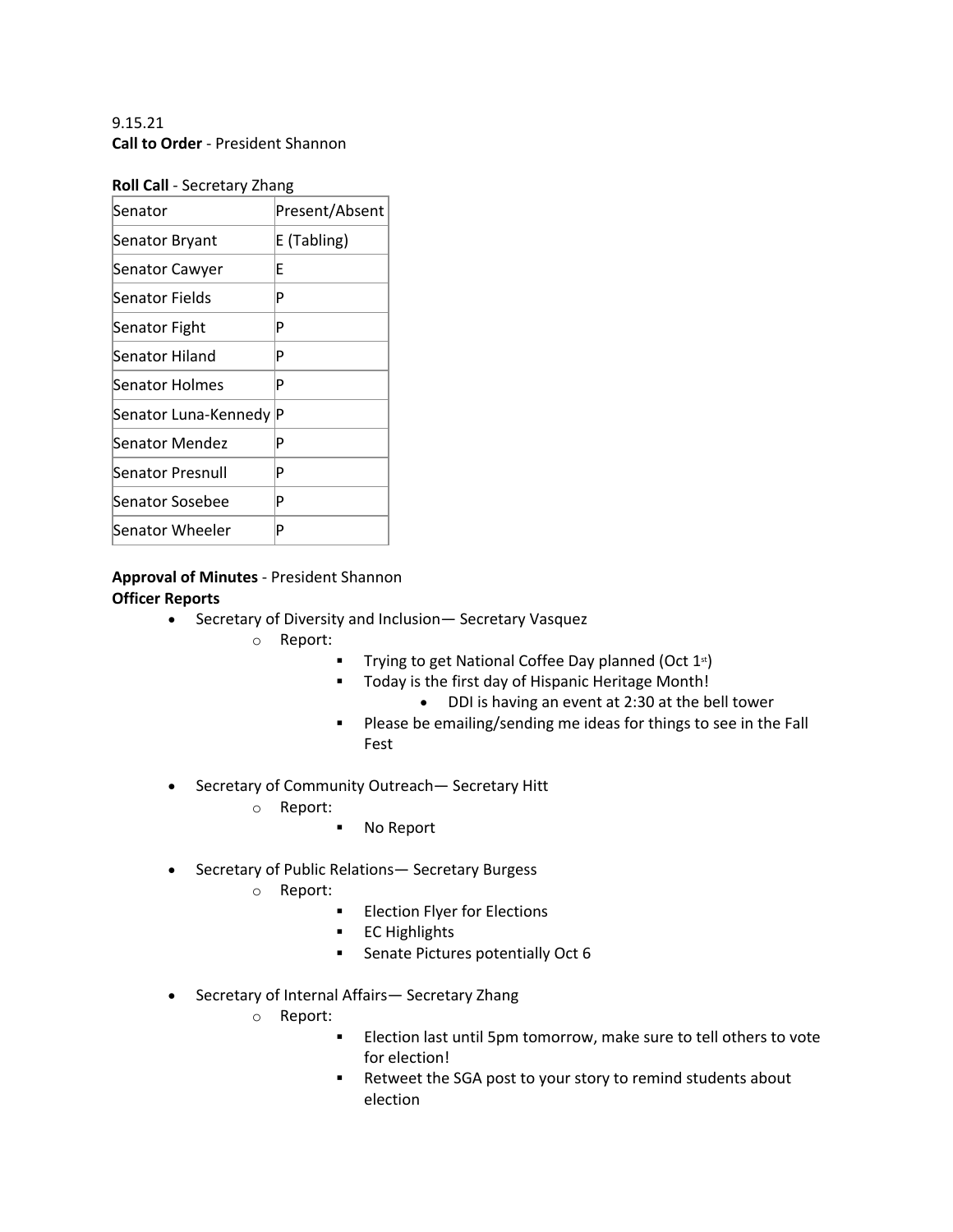- Secretary of Student Development— Secretary Freeman
	- o Report:
- Secretary of Finance and Administration— Secretary Bolen
	- o Report:
		- § Updated balance: \$7,700 as of 9.15.21
		- Committee heads, let me know if you need anything ordered for projects/events
		- Reminder that things need to be ordered 4 weeks in advance.
- Vice President— Vice President Wright
	- o Report:
- o Committee reports:
	- **■** Jerry Committee: Senator Fight
	- § Spirit Committee: Senator Hiland
	- § Traffic and Safety Committee: Senator Holmes
	- Recycling Committee: Senator OPEN
	- Food Committee: Senator Sosebee
- President— President Shannon
	- o Report:
		- **■** University Committees next week
		- § Next week we will start meeting in DB 242
		- **■** Nominations for Homecoming King & Queen
			- King
- o Marquis
- o Parker
- o John\*
- Queen
	- o Jorden
	- o Kaitlyn\*
	- o Leslie

# **Advisor Reports**

- Interim Dean of Student Engagement— Kevin Solomon;
	- Associate Dean for Student Union & Recreation Chelsea Lairamore

o Report:

• Vice President for Student Affairs—Dr. Keegan Nichols

o Report:

# **Unfinished Business:**

- $\bullet$  <Item 1>
- $\bullet$  <Item 2>
- $\bullet$  <etc.>